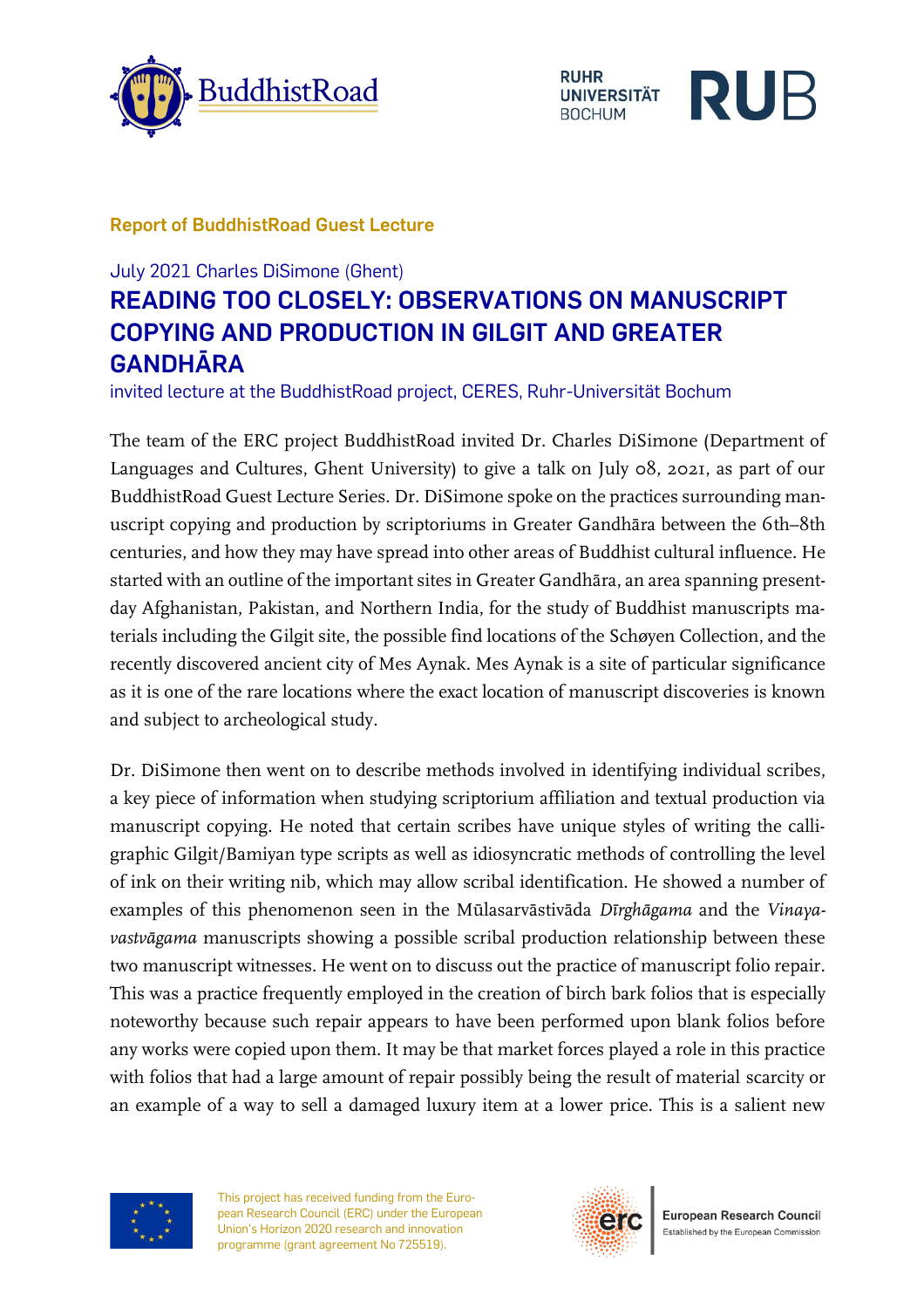



window into our understanding of the economy behind the transmission of Buddhist textuality.

At this point Dr. DiSimone detailed the new discoveries at the Mes Aynak archeological site that he has been working on. He showed a number of recently identified works from two rooms excavated at Mes Aynak. It was thought that these would be secular documents as they seemingly were found in local administration building, however they have all proven to be Buddhist in nature. This forces a reevaluation of how the Mes Anak site was used by ancient peoples. It seems to have been a cosmopolitan site focused on copper production while simultaneously demonstrating a strong Buddhist influence. An exciting discovery from Dr. DiSimone's research on Mes Aynak is a manuscript bundle that may be identified as the lost Mūlasarvāstivāda *Kṣudrakapiṭaka*. Within this bundle there is also to be found the earliest example of a floral embellishment in any Gilgit/Bamiyan type manuscript found to date. From this embellishment, Dr. DiSimone traced the development of this manuscript feature as it developed within Greater Gandhāra and seemingly spread to other areas such as the manuscript producing great monastic universities of India, the earliest manuscript found within Nepal, and even into Dunhuang where strikingly similar embellishments to those found in Gilgit/Bamiyan type manuscripts are seen in Tibetan language materials. Dr. DiSimone went on to discuss the spread of Gilgit/Bamiyan type manuscripts produced within Greater Gandhāra as they spread to other areas including Dunhuang where a single, partial Sanskrit *Mahāprajñāpāramitā* manuscript has been discovered. This manuscript was copied in the Gilgit/Bamiyan Type 1 script marking its production between the 6th–7th centuries. Remarkably, this manuscript was copied on palm leaf as opposed to birch bark, something that is generally unheard of when it comes to manuscripts the Gilgit type manuscripts produced in Greater Gandhāra. Dr. DiSimone showed several other examples of Gilgit/Bamiyan type manuscripts that were copied on palm leaves, all of which were found outside of the traditional borders of Greater Gandhāra including a number of un-and-understudied manuscripts surviving in Nepal which he has edited and will shortly publish on. Dr. DiSimone ended his presentation by discussing new manuscripts he is working on including *Mahāprajñāpāramitā* material from Greater Gandhāra and by remarking upon the shift to the Gilgit/Bamiyan type 2 script which went on to spread throughout the North Indic world as Siddhamātṛkā and into East Asia where it was known as Siddhām and Bonji (梵字). A stimulating question and answer session followed. Dr. DiSimone laid out a view into the



This project has received funding from the European Research Council (ERC) under the European Union's Horizon 2020 research and innovation programme (grant agreement No 725519).